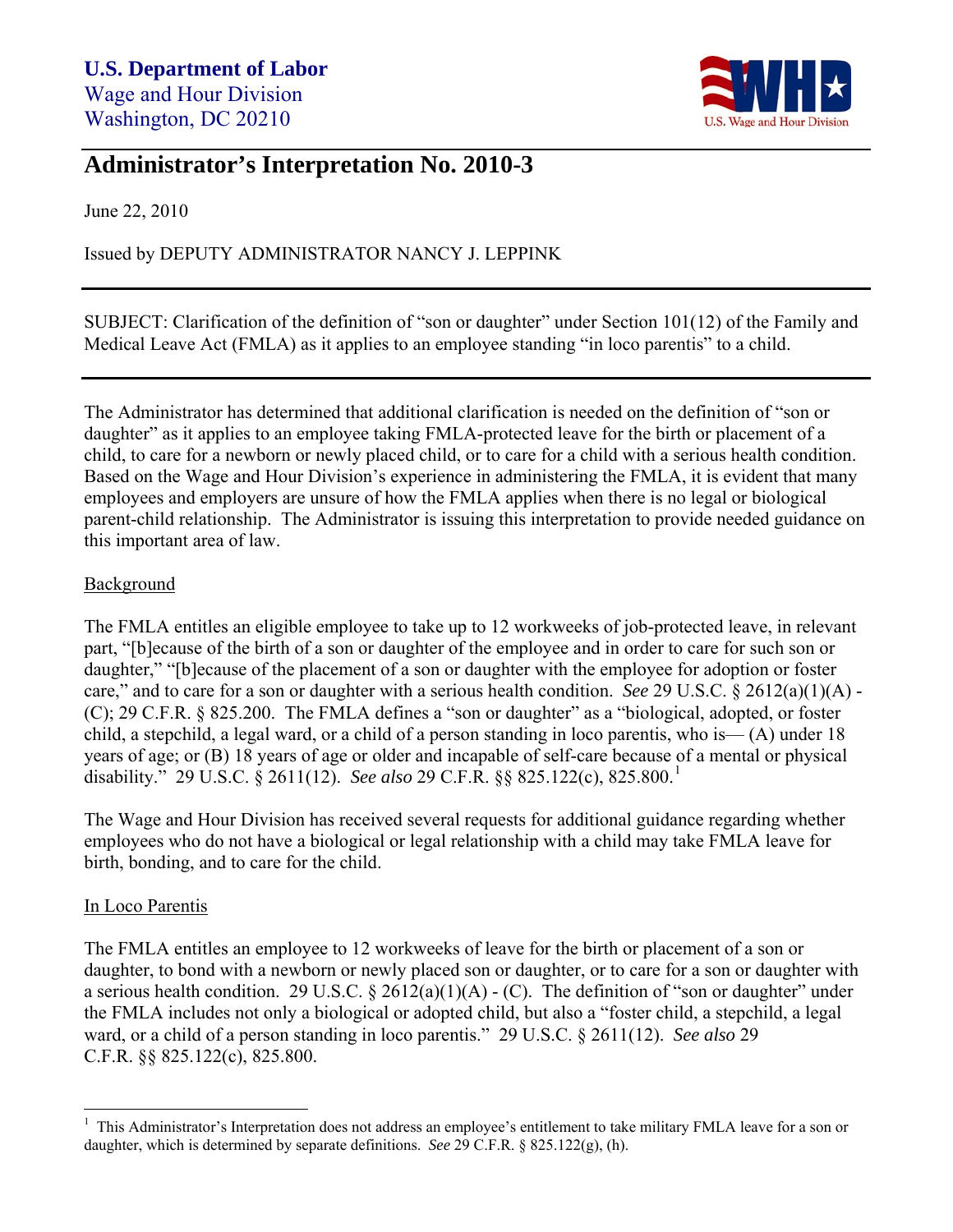Congress intended the definition of "son or daughter" to reflect "the reality that many children in the United States today do not live in traditional 'nuclear' families with their biological father and mother. Increasingly, those who find themselves in need of workplace accommodation of their child care responsibilities are not the biological parent of the children they care for, but their adoptive, step, or foster parents, their guardians, or sometimes simply their grandparents or other relatives or adults." *See* S. Rep. No. 103-3, at 22. Congress stated that the definition was intended to be "construed to ensure that an employee who actually has day-to-day responsibility for caring for a child is entitled to leave even if the employee does not have a biological or legal relationship to that child." *Id.*

In loco parentis is commonly understood to refer to "a person who has put himself in the situation of a lawful parent by assuming the obligations incident to the parental relation without going through the formalities necessary to legal adoption. It embodies the two ideas of assuming the parental status and discharging the parental duties." *Niewiadomski v. U.S.,* 159 F.2d 683, 686 (6th Cir. 1947) (quotations omitted). *Black's Law Dictionary* defines the term in loco parentis as "in the place of a parent." *Black's Law Dictionary* 803 (8th ed. 2004). "The key in determining whether the relationship of in loco parentis is established is found in the *intention* of the person allegedly in loco parentis to assume the status of a parent toward the child. The intent to assume such parental status can be inferred from the acts of the parties." *Dillon v. Maryland-National Capital Park and Planning Comm'n*, 382 F. Supp. 2d 777, 787 (D. Md. 2005), *aff'd* 258 Fed. Appx. 577 (4th Cir. 2007) (citations omitted; emphasis in original).

Whether an employee stands in loco parentis to a child is a fact issue dependent on multiple factors. *Megonnell v. Infotech Solutions, Inc*., 2009 WL 3857451, \*9 (M.D. Pa. 2009). Courts have enumerated factors to be considered in determining in loco parentis status; these factors include the age of the child; the degree to which the child is dependent on the person claiming to be standing in loco parentis; the amount of support, if any, provided; and the extent to which duties commonly associated with parenthood are exercised. *Dillon*, 38[2](#page-1-0) F. Supp. 2d 777, 786 -787 (D. Md. 2005).<sup>2</sup>

The FMLA regulations define in loco parentis as including those with day-to-day responsibilities to care for and financially support a child. 29 C.F.R. § 825.122(c)(3). Employees who have no biological or legal relationship with a child may nonetheless stand in loco parentis to the child and be entitled to FMLA leave. *Id*. It is the Administrator's interpretation that the regulations do not require an employee who intends to assume the responsibilities of a parent to establish that he or she provides both day-today care and financial support in order to be found to stand in loco parentis to a child. For example, where an employee provides day-to-day care for his or her unmarried partner's child (with whom there is no legal or biological relationship) but does not financially support the child, the employee could be considered to stand in loco parentis to the child and therefore be entitled to FMLA leave to care for the child if the child had a serious health condition. The same principles apply to leave for the birth of a child and to bond with a child within the first 12 months following birth or placement. For instance, an employee who will share equally in the raising of a child with the child's biological parent would be entitled to leave for the child's birth because he or she will stand in loco parentis to the child. Similarly, an employee who will share equally in the raising of an adopted child with a same sex partner, but who

<span id="page-1-0"></span> $\overline{a}$  $2^2$  There is no specific set of factors that, if present, will be considered to be dispositive in determining in loco parentis status. *See e.g., Martin v. Brevard County Public Schools*, 543 F.3d 1261 (11th Cir. 2008) (fact issue whether employee stood "in loco parentis" to his granddaughter, though the employee provided financial support, shelter, food and health insurance); *Dillon,* 382 F. Supp. 2d at 787 (genuine issue of material fact as to whether grandmother stood *in loco parentis* to employee, although grandmother had provided a home and financial support); *Brehmer v. Xcel Energy, Inc.,* No. 06-3294, 2008 WL 3166265, at \*7 (D. Minn. 2008) (finding genuine issue of material fact on *in loco parentis* issue where employee helped his girlfriend's son eat, dress, get ready for bed, took child to doctor appointments and to school, went to child's softball games, and contributed more than half of child's financial support).